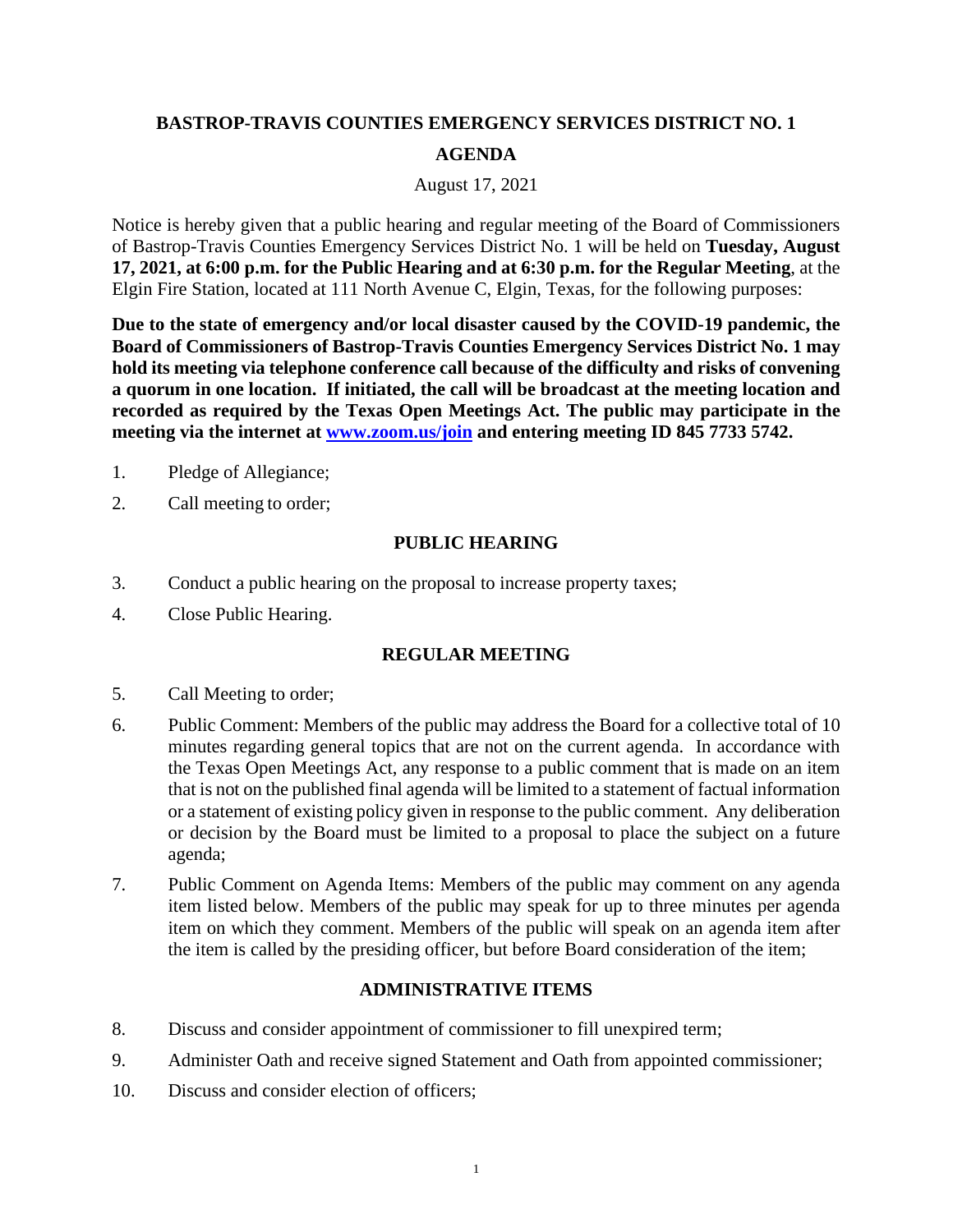11. Discuss and consider renewal and update of required Treasurer's bond;

## **PRESENTATION AND REPORTS**

- 12. Receive monthly report from the Treasurer and consider:
	- (a) approval of payment of monthly bills and invoices;
	- (b) approval of monthly financial report; and
	- (c) action regarding amendments to budget for FY2021;
- 13. Receive monthly report from Elgin Volunteer Fire Department regarding emergency operations, apparatus, response times, call volume, training, management activities and membership;
- 14. Receive monthly report from McDade Volunteer Fire Department regarding emergency operations, apparatus, response times, call volume, training, management activities and membership;
- 15. Receive monthly report from the First Responder Unit regarding emergency operations, response times, call volume, training, management activities and personnel issues;
- 16. Receive monthly commissioner activity reports;

## **DISCUSSION/ACTION ITEMS**

- 17. Discuss and consider approval of minutes for the July 20, 2021 regular meeting and August 3, 2021 special meeting;
- 18. Consider any additional action regarding budget for fiscal year October 1, 2021 to September 30, 2022, if needed;
- 19. Take a record vote on the District's 2021 tax rate, adopt an Order Levying Taxes, authorize filing the Order with the Bastrop County Tax Assessor/Collector and Travis County Tax Assessor/Collector; and
- 20. Acknowledge and approve posting of statement regarding adopted tax rate to home page of District website;
- 21. Discuss and consider tax notice regarding 2016 payroll;
- 22. Discuss and consider approval of a training course agreement for first responders;
- 23. Discuss and consider service provider agreement with the Elgin Fire Department;
- 24. Discuss and consider sale and replacement of Elgin Fire Department trucks;
- 25. Discuss and consider Elgin Fire Department's current Truck 3;
- 26. Discuss and consider hiring a District fire chief;
- 27. Discuss and consider adopting a Fire Code;
- 28. Discuss and consider hiring a Fire Marshal;
- 29. Discuss and consider repair and maintenance of the District's facilities and equipment; and